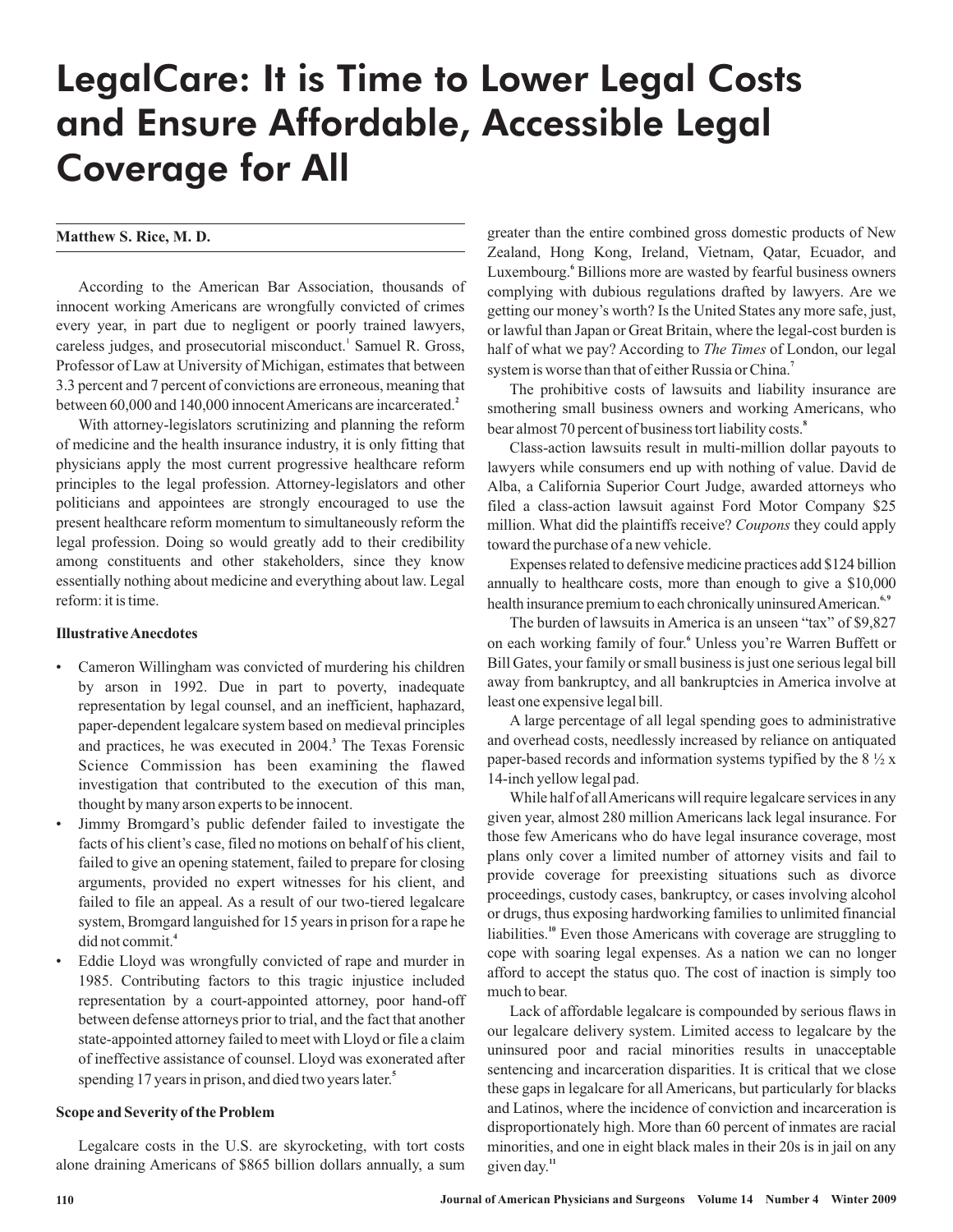Racial minorities, the poor, non-citizens, and men receive longer prison sentences than whites, the wealthy, citizens, and women, respectively.<sup>12</sup> Recent studies by the American Bar Association estimate that half of all poor Americans suffer from at least one serious legal problem each year, but 75 percent of them have no access to legalcare services. While the average profit per partner of the most successful law firms soared to \$755,000 annually over the past 10 years, these same attorneys only provided eight minutes per day of pro-bono legalcare services to the needy and helpless who suffer from serious legal conditions.<sup>13</sup> Clearly, perverse profit motives have hindered the ability of many attorneys to reach their potential in providing low-cost or free legalcare services to the poor. Imagine an America in which disenfranchised socioeconomic groups and disparity ethnic groups had access to the same quality legalcare afforded to the wealthiest Americans!

Too many Americans go without high-value preventive legalcare services such as professional income tax preparation and reviews; estate, will, and trust planning; legal risk reviews; precrime legal mitigation assessments; and other critical legal services available only to the wealthiest Americans. Routine use of preventive legal services could help Americans avoid future liabilities, but owing to prohibitive costs, many working American families forgo such counsel only to suffer the far greater consequences of future legal or regulatory noncompliance. Our legal care system has become a criminal and civil *punishment* system, and the time for reform is well overdue.

# **Lower Costs to Make Our Legalcare System Work for People and Businesses— Not Just for Lawyers.**

Inefficient and poor-quality legalcare costs the nation hundreds of billions of dollars every year. Billions more are wasted on administration and overhead, and this problem will only worsen as legal spending increases over the next decade. We must redesign our legalcare system to reduce inefficiency and waste, and improve legalcare quality, driving down costs for families and businesses. We can do this by: (1) adopting state-of-the-art legal information technology systems; (2) ensuring that clients receive, and attorneys deliver, the best possible counsel, including preventive legal services and chronic-offender management services; and (3) liberating attorneys from perverse profit incentives by implementing a national single-payer legalcare system. **14**

Legal costs and quality can vary tremendously among firms and attorneys; however clients have limited access to this information. We must require firms and attorneys to collect and publicly report measures of legal costs and quality, including data on hourly fees, legal errors, miscarriages of justice, attorney-to-client staffing ratios, overruled motions, reversed verdicts, and conviction rates. **14**

We must align incentives with excellence. Sadly, many attorneys collect fees based on the *volume* of services provided rather than on the *quality* of those services.<sup>15</sup> For example, a working parent might take her obese child to an attorney to sue a school for damages arising from chronic illnesses caused by the federally funded school lunch program. The attorney might think to himself, "I could make a lot more money by taking this case and billing these people \$400 per hour, rather than telling them that the case is futile."

Enter LegalCare, a national single payer legal system that would set reimbursement rates for attorneys and link quality legal counsel with incentives. LegalCare would cover all Americans and drive down legal costs across the board. LegalCare would be administered by a Department of Legal Services (DLS). Reimbursement rates would be modeled on the highly successful Medicare program, and would range from \$12.56 to \$170.65 per attorney-client session, based on coded documentation of the complexity and quality of legalcare services provided.

## **Tackling the Disparities in Legalcare**

Although all Americans are affected by this crisis in our legalcare delivery system, an overwhelming body of evidence indicates that certain populations are significantly more likely to receive lower quality legalcare than others.

Do not all Americans deserve access to the best available legalcare? Could a poor working minority group member accused of drug possession simply walk into the office of a politically connected trial lawyer, and receive the legalcare he needed and deserved at an affordable price? Of course not! Lawyers demand cash retainers, ranging in the thousands to tens of thousands of dollars for criminal defense. He would likely end up with a poorly trained, non-connected public defender, and spend years languishing in prison. According to a damning 2002 report, many public defenders are "unqualified, irresponsible, or overburdened and do little if any meaningful work for [their] clients."<sup>16</sup> It is our nation's moral duty to ensure that attorneys and law firms provide affordable counsel to all Americans, especially our most vulnerable and disenfranchised; and to end the practice of "cherry-picking" easy clients or lucrative cases.

We must challenge the legal system to eliminate inequities in legal outcomes by requiring law firms, attorneys, and judges to collect, analyze, and report legal outcome inequalities for disparity populations, and we must hold them accountable for any differences found. We must also diversify the legal workforce to ensure culturally effective legal counsel. **14**

Attorneys must be required to keep electronic legal records (ELR) for their clients, the benefits of which are substantial: improved administrative efficiencies, improved quality of legalcare, elimination of legal errors, reduction of redundancies and paperwork, and lower legalcare costs, among others. The ELR should be modeled after the functional and efficient Department of Defense electronic medical record, AHLTA, which is arguably the "Porsche" of electronic medical records.<sup>17</sup> The National Coordinator of Legal Information Technology would ensure that attorneys who fail to be meaningful users of the approved ELR (Attorney Hypermetric Longitudinal Technology Application) by 2015 face reduced payments and other financial penalties from the DLS. In a general sense, meaningful users of the ELR are defined as attorneys who demonstrate to the government that they are using